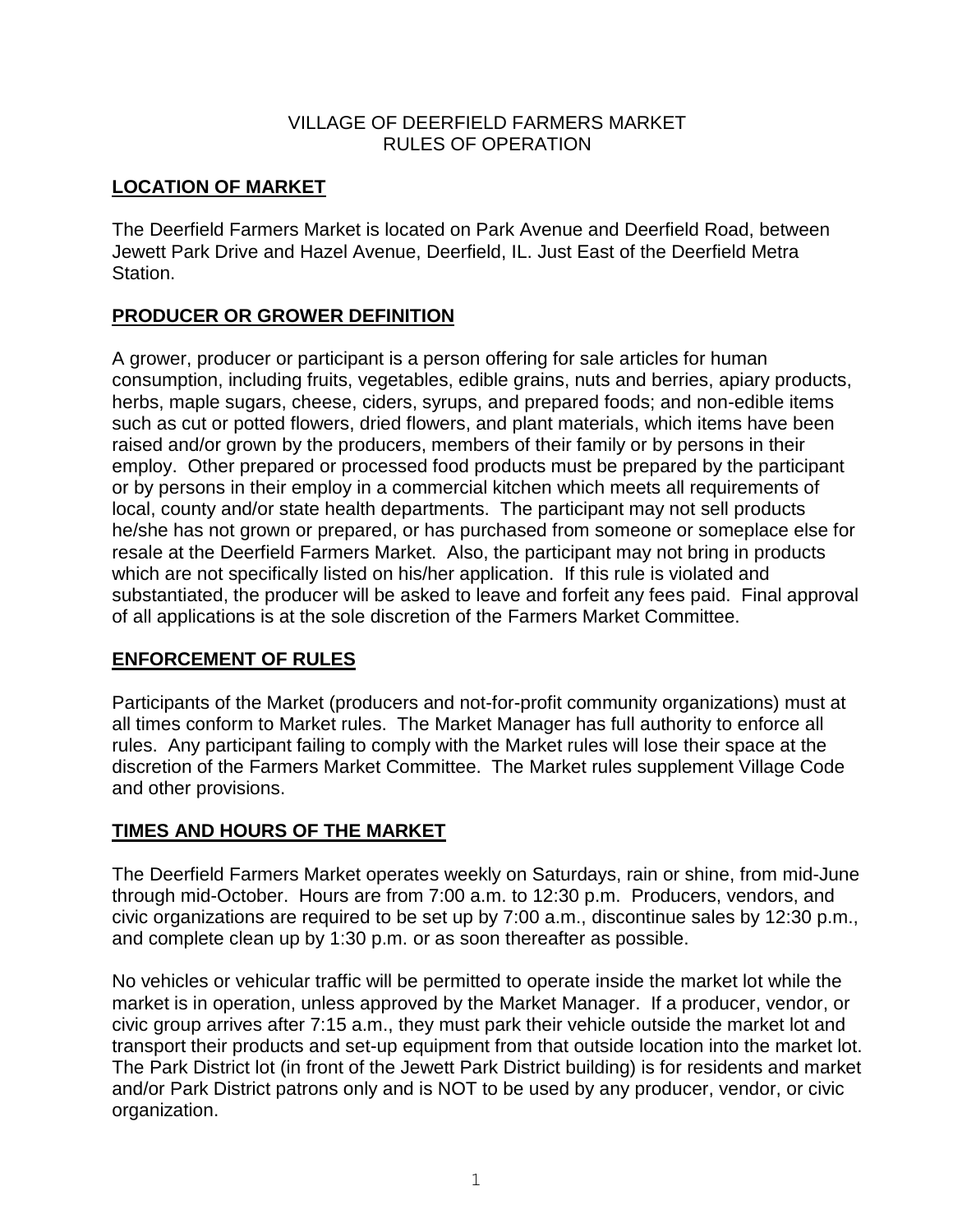# **ATTENDANCE**

Vendors must inform the Market Manager when they will NOT be present, or when they are running late. The Market Manager may be contacted weekdays at 847-302-1149 or by email to [farmersmarket@deerfield.il.us.](mailto:farmersmarket@deerfield.il.us) A vendor's application may be revoked after two unapproved absences and vendor will forfeit any fees paid.

## **OPERATIONS**

- 1. **Set-Up Equipment**. All participants, including vendors and civic organizations, must furnish their own tents, tables, chairs, displays and any other items necessary to conduct business.
- 2. **Displays**. Vendors are encouraged to display their products in a creative and aesthetically attractive fashion.
- **3. Reusable Shopping Bags**. Vendors are encouraged to sell or utilize reusable or recyclable shopping bags. Vendors are also encouraged to use paper or recyclable products in lieu of Styrofoam.
- 4. **Electricity**. Electricity is available at some locations in the market area. Any producer, vendor or civic organization requiring electricity must provide a heavy duty extension cord and sufficient amount of duct tape to completely cover any portion of the extension cord which traverses the sidewalk or other pedestrian walkway area(s).
- products and will be asked to leave. 5. **LCHD Food Permit**. Vendors or producers selling or offering samples of processed food for human consumption must apply for a Temporary Food Service Permit (TFS Permit) from the Lake County, Illinois Health Department (LCHD). Food samples which are given to the consumer directly by the vendor do not require a TFS Permit. Inspectors from the LCHD make frequent visits to the Farmers Market. Any vendor or producer not in compliance with LCHD regulations will not be permitted to sell his/her
- 6. **Inclement weather**. The Market will operate in inclement weather as long as it is safe to do so. Vendors may elect not to participate but must notify the Market Manager in advance. If the weather becomes unsafe, the Market Manager will alert vendors and close the Market. In case of rain, producers and civic organizations must provide their own protection as there is no shelter provided.
- 7. **Signage**. Participants may not erect signs of any kind other than placards on their produce. Prices must be clearly displayed for each item being sold or a list of all prices posted and visible at all times.
- 8. **Business signs**. Sellers must display their full business name and address.
- 9. **Tent Weights**. All tents are required to have weights on all four legs sufficient to keep it in place during windy conditions. A minimum of 25 pounds per leg is recommended. Weights can be made of PVC pipe filled with sand or cement, and secured with bungee cords. It is recommended that weights be secured to the bottom of each tent leg and then tethered to the top corner of the canopy using a bungee cord.
- 10.**Trash Receptacles**. Vendors selling on-site prepared foods or offering samples of their products meant to be consumed at the market must furnish appropriate trash receptacles for consumer use. Vendors are responsible for the removal of any and all trash from said receptacles and its proper disposal outside the market area.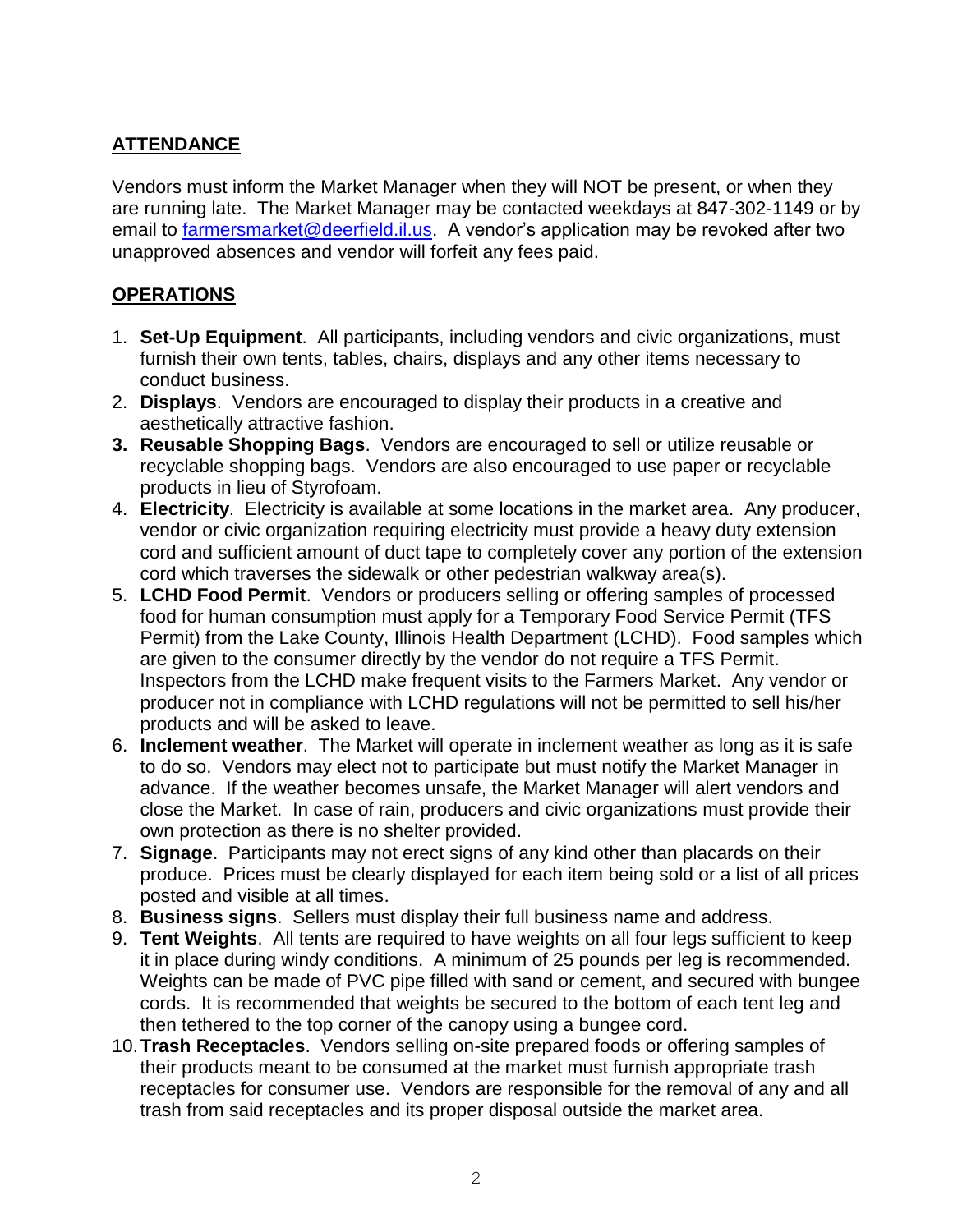11.**Clean-Up**. Vendors must clean up their areas and remove all refuse at the close of each market. Discarding produce or trash in Market garbage receptacles is prohibited. Vendors are required to take everything with them for proper disposal.

### **COMMUNITY ORGANIZATIONS**

Local not-for-profit community organizations are invited to participate in the Deerfield Farmers Market subject to approval of the Farmers Market Committee and space availability. Not-for-profit community organizations, scheduled to participate in the market on a specific date, may set up and occupy an assigned space at the Deerfield Farmers Market for the purpose of an information display, raffle or fundraiser. Organizations may apply to participate at the market no more than three (3) times during a market season. To allow for orderly consideration, applications from community organizations will be considered on a first-come, first-served basis and must be received by the Market Manager not less than seven (7) days in advance of the requested market date. Each application must be submitted or endorsed by a resident of Deerfield, Bannockburn or Riverwoods. At all times, at least one (1) individual representing the organization present at the Farmers Market must be a resident of Deerfield, Bannockburn or Riverwoods. With the sole exception of bake sales, community organizations may not sell items that directly compete with those of the participating producers. Where applicable, all community organizations present must abide by the same rules of conduct that apply to market vendors.

 Committee. The applying organization will be notified in a timely manner as to the status Interested community organizations should contact Village Hall or the Farmers Market Manager for an application. Permission to participate is granted by the Farmers Market of their application**.** The setup (stand) location will be determined on the date(s) the organization attends the market.

### **Parking for Members of Community Organizations**

Parking is available in the commuter parking lot at the northwest corner of Deerfield Road and Robert York Avenue, as well as in the municipal lots in the surrounding area. Members of participating community organizations may *not* park in the Park District parking lot in front of the Jewett Park District building.

### **Trash Removal**

Members of not-for-profit community organizations must leave their assigned set up location clean of any waste or litter before they leave the market. Anything which is not sold or given away, including but not limited to bags, boxes, cartons, containers, cups,food and/or other items, **must** be taken away for proper disposal. **Nothing is to be deposited in or left near the trash receptacles**.

#### **Political Groups and Displays**

Not-for-profit community organizations may *not* use their booths for political purposes. Elected officials *NOT* running for office may apply for a space to provide additional information to the community about their office. Information and related displays must be limited to that which can be placed on a table-top. Life-size and/or stand-up displays are not permitted. Hawking is not permitted. 3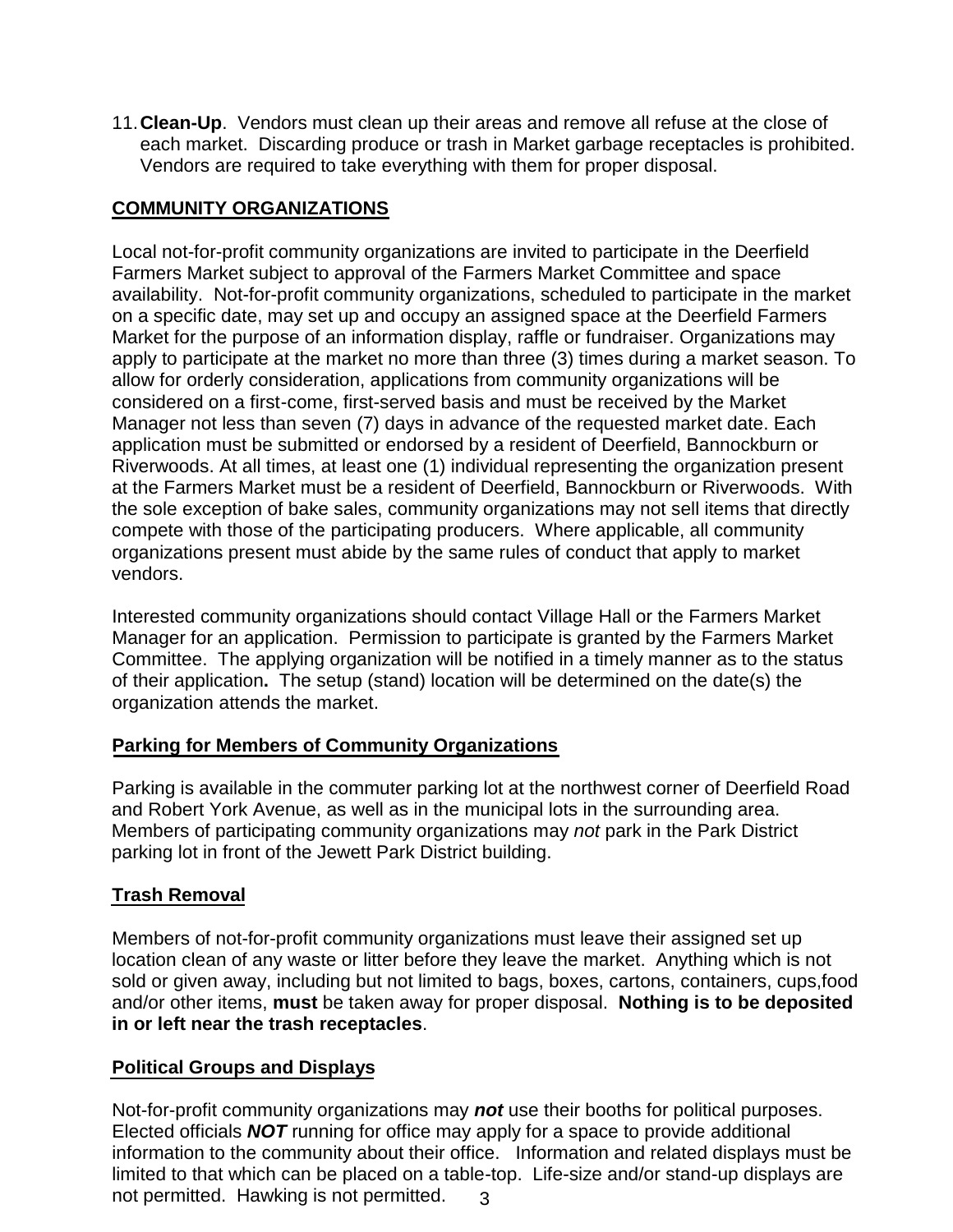Any politician who is running for office is free to walk around the market to meet and greet shoppers, and distribute information as the Farmers Market is held on public property. Political groups and/or organizations mayapply to participate at the market no more than one (1) time during a market season.

## **GENERAL REGULATIONS**

#### VENDORS, PRODUCERS AND CIVIC GROUPS *SHALL NOT*:

- 1. Sell apiary products, maple sugars or syrup and processed food unless properly labeled in accordance with State Standards for labeling.
- 2. Sell or offer any article according to weight except in accordance with the established standards for weight in the State of Illinois.
- 3. Sell or offer any item for sale which has not been produced by them, their family or a person in their employ, unless prior approval is granted by the Farmers Market Committee.
- 4. Sell dairy products except hard cheese, unless approved by the Farmers Market Committee.
- 5. Sell home-canned goods.
- 6. Sell baked goods which require refrigeration, including soft or cream pies, meringue-topped pies, cream or custard filled bakery products, pumpkin pies, etc.
- 7. Sell meat or poultry unless approved by the Farmers Market Committee and in compliance with the Lake County Health Department regulations.
- 8. Sell any product in which chemical preservatives, coloring, or other direct food additives have been added.
- 9. Sell eggs unless approved by the Farmers Market Committee and in compliance with the Lake County Health Department regulations.
- 10.Sell cut fruit or vegetables.
- 11.Sell or offer any food which is unwholesome, spoiled, adulterated, or unfit for human consumption.
- 12.Attract attention to his/her goods by hawking or crying out.
- 13.Sell or offer any item without obtaining an Illinois State Tax License for the current year and having it in their possession.
- 14.Transport or display food without adequate protection against contamination. Delivery trucks and other equipment used for transportation and display shall be kept clean at all times.
- 15.Allow any waste, garbage or any other refuse to remain in or near their space after the closing of the Market day. Producers and Civic Organizations are responsible for the clean up of their producer space and the removal of all such waste from the Market grounds.
- 16.Erect a tent or market umbrella without attaching sufficient weights at or near the base of each corner. Weights should be durable and heavy enough to prevent tents or market umbrellas from being blown about or overturned in windy conditions.
- 17.Bring any pets or animals to the Market.
- 18.Bring, carry, transport, use or have in their possession firearms of any kind, with or without ammunition in, on or around the Market grounds. Violation of this provision will result in immediate dismissal of vendor and any fees paid will be forfeited.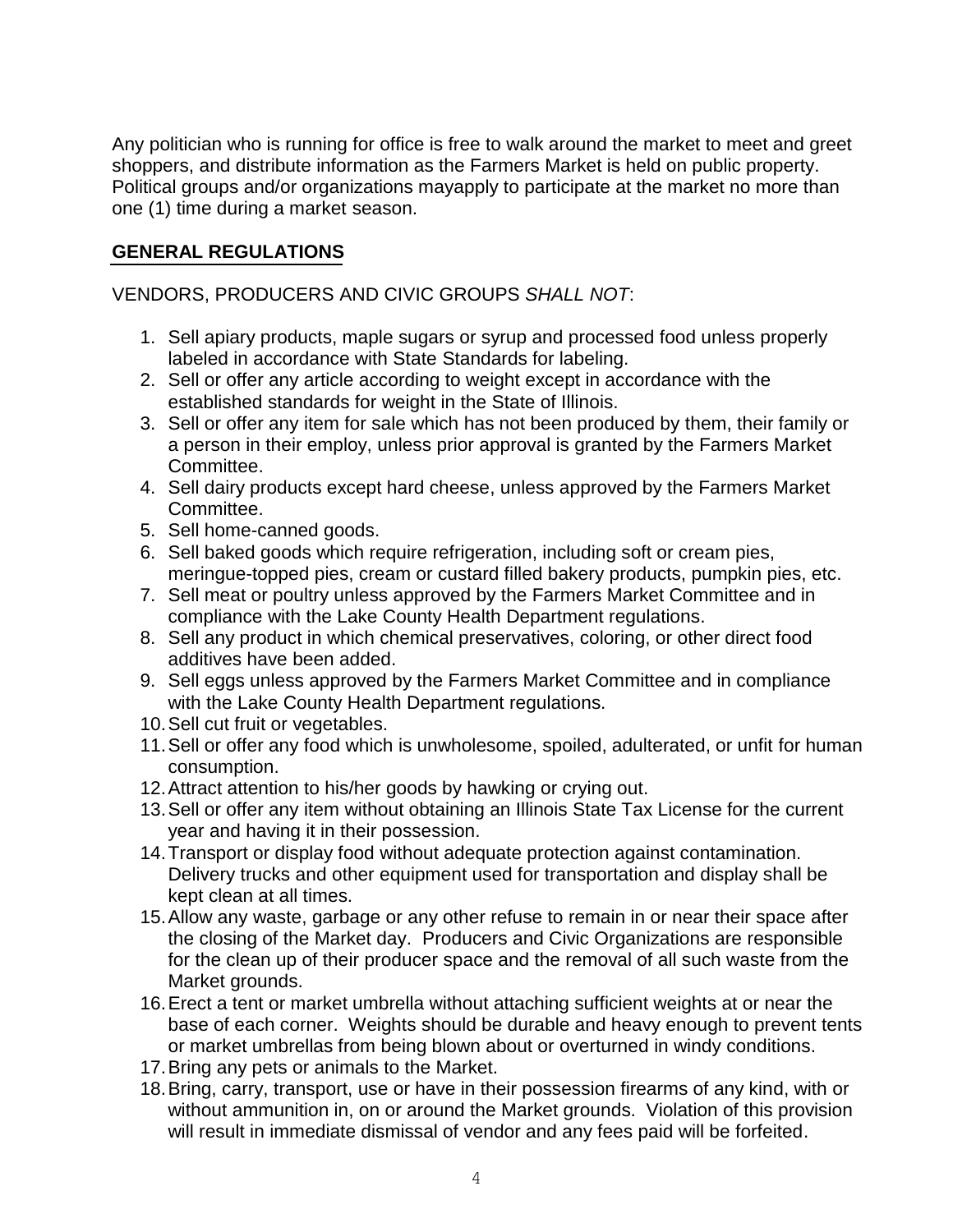19.Use any smoking materials, including electronic cigarettes, in or around the Market. Smoking is not permitted anywhere within the farmers market area pursuant to the Deerfield Smoke Free Air Ordinance.

### **PRODUCER CONDUCT**

Producers at the Market, as well as their employees, shall at all times conduct themselves in a pleasant, professional and courteous manner. Producers and their employees shall avoid using all unduly loud, vulgar, profane or otherwise disagreeable language. They shall further avoid all appearance of having been or being in a drinking or intoxicated condition. They shall further avoid any belligerent action(s) which lead to or promote disputes, disagreements or altercations with other producers, prospective customers, visitors or any other persons on the Market premises. In the event other persons, other than a producer or his employees, cause or promote an altercation or dispute with a producer, the producer shall seek the advice and assistance of the Market Manager.

### **ORGANIC PRODUCE**

Participating producers may sell organically grown produce but may not identify their produce as certified organic unless they have a) signed an affidavit stating that they are selling organically grown products and b) furnished the required organic certification as part of the application process. If the producer is able to certify that his/her products are organically grown, a copy of the organic certificate should be displayed for the consumer.

## **GENERAL SANITARY REGULATIONS**

- 1. Food Supplies:
	- Food shall be clean, wholesome, free from adulteration and misbranding.
	- Cheese, jams, jellies, apple cider and any other processed food must be prepared and packaged under conditions meeting the requirements of federal, state and local laws. Apple cider must be sold in the unopened bottle in which it was bottled.
- 2. Personal Hygiene:
	- Personnel with boils, cuts, respiratory infections and/or communicable diseases shall not be permitted to work in a food stand. Fingernails shall be clean and properly groomed, hands and arms shall be washed and cleaned before starting work, washed after visiting the toilet and washed as frequently as necessary during the day.
	- Vendors and their staff are expected to wear clean and appropriate outer attire.
- 3. Food Protection:
	- Processed food shall be stored/displayed a minimum of six inches off the ground.
	- Packaged food shall not be stored in contact with water or undrained ice.
	- Food not subject to further washing and cooking before being eaten shall be stored in a way that protects it against contamination from dust, rain, flies, insects, consumer handling, and other elements during transportation, storage and display.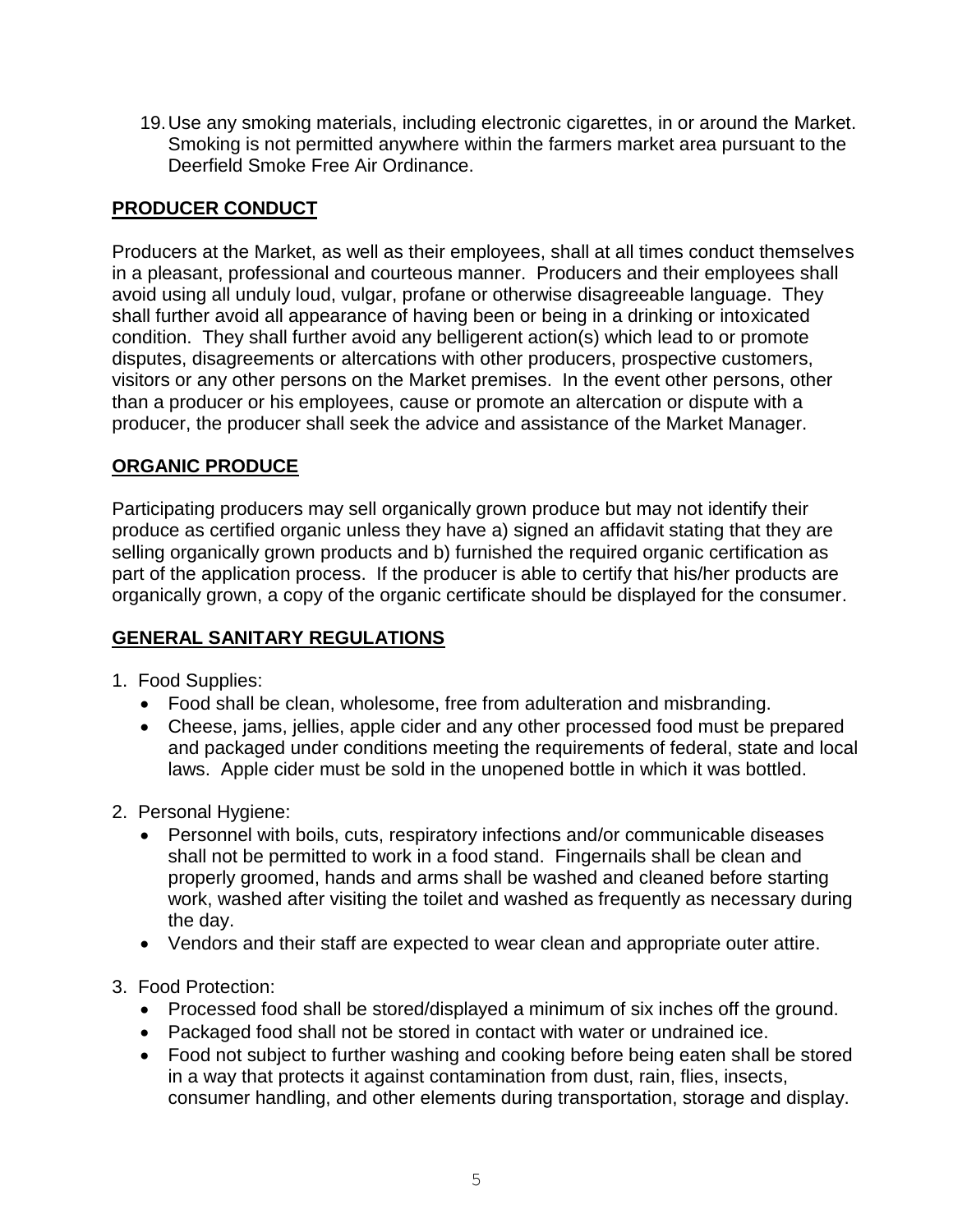- Galvanized containers shall not be used for preparation, display and storage of acidic foods. Other than unprocessed bulk food and packaged foods, appropriate scoops, tongs, spoons and forks shall be used to minimize manual contact with food.
- 4. Food Contact Surfaces:
	- Food contact surfaces shall be corrosion resistant, non-absorbent, nontoxic, free of breaks, open seams, chips, pits and imperfections. Food contact surfaces of equipment shall be kept clean. Refer to the Illinois Department of Public Health Food Service Sanitation - Rules and Regulations for all applicable requirements.

### **QUESTIONS OF PRODUCE LEGITIMACY**

The following procedure will be used if a farmer's produce is questioned regarding its origin on his farmland:

- 1. The person challenging a farmer's product legitimacy should first discuss the complaint with the Market Manager.
- 2. Should the matter not be resolved in this manner, a signed complaint should be put in writing and given to the Market Manager.
- 3. The challenged farmer will be told by the Market Manager of the complaint and informed that if the questioned goods are not produced by him, he should cease to bring them to the Market.
- 4. If the farmer in question continues to bring or offer for sale the challenged product and a second complaint is entered, the farmer is notified that an inspection will be made of the specific location listed on the Farmers Market application as to where such items are reportedly grown.
- 5. If the complaints are such and the amount is sufficient, it is the discretion of the Market Manager to make the recommendation that the farmer be removed from the Market. Also, no portion of the Market fee would be refunded.

### **LIABILITY AND INSURANCE**

 have proof of said Insurance with them at all times when present at the Market. The Village of Deerfield will not be responsible for theft or damage of property or equipment from the stalls or elsewhere on the Market premises. The Village of Deerfield requires that all producer participants of the Farmers Market carry Liability Insurance and

### **PRODUCER SPACE RENTAL FEE**

A producer space is the equivalent of two (2) standard parking spaces, approximately 17' W x 19' L. A minimum of one (1) producer space is required at the rate of \$10 per week. Additional space will be assessed as follows:

 a maximum of \$25 per week for 2-1/2 producer spaces (i.e., five parking spaces). \$5 per week for each additional half producer space (i.e., one parking space) up to There is no fee required of Civic Organizations.